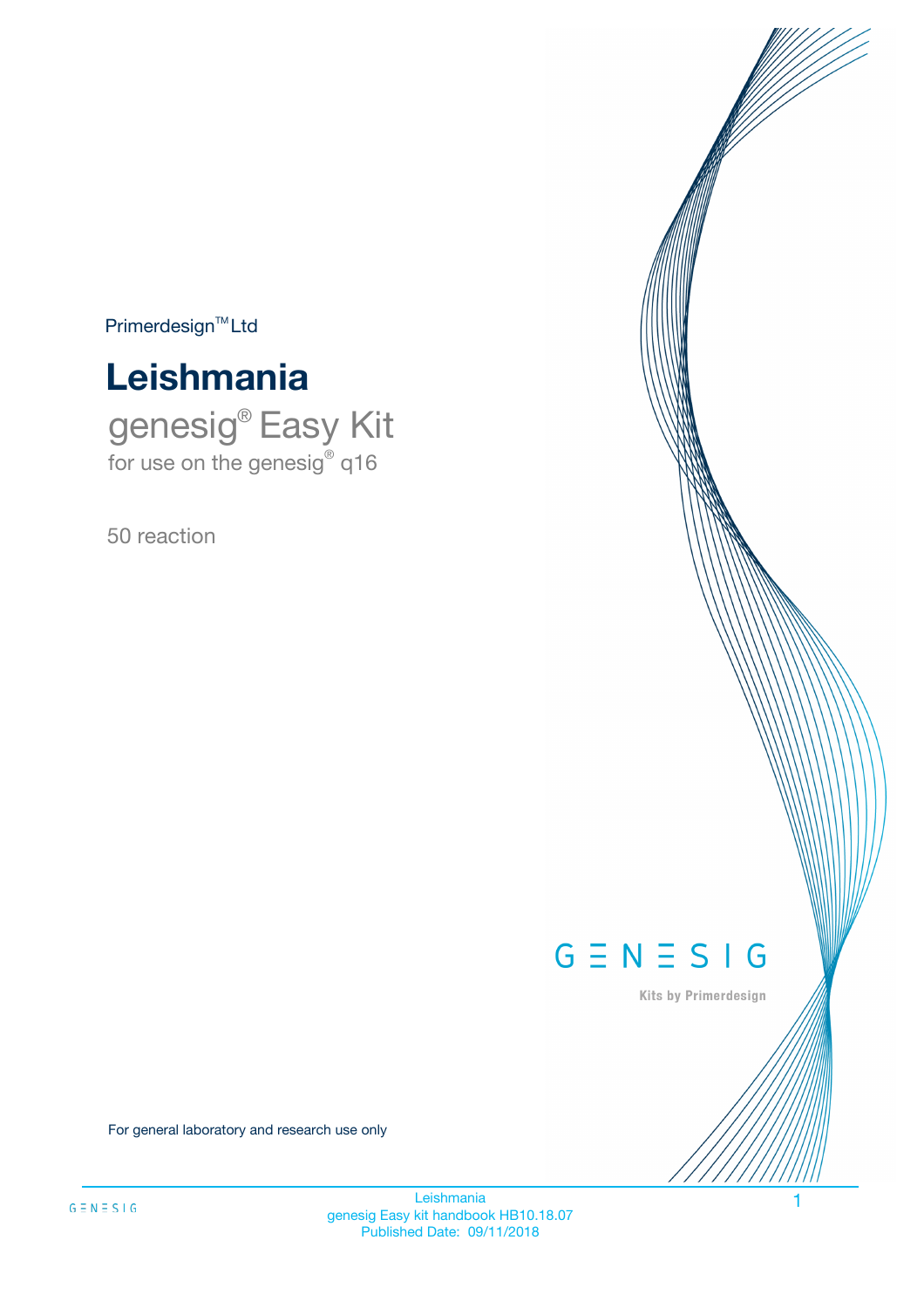# genesig® Easy: at a glance guide

#### **For each DNA test**

| Component               | <b>Volume</b> | Lab-in-a-box pipette |  |
|-------------------------|---------------|----------------------|--|
| Leishmania reaction mix | $10 \mu$      |                      |  |
| <b>Your DNA sample</b>  | $10 \mu$      |                      |  |

#### **For each positive control**

| Component                 | Volume          | Lab-in-a-box pipette |  |
|---------------------------|-----------------|----------------------|--|
| Leishmania reaction mix   | 10 <sub>µ</sub> |                      |  |
| Positive control template | 10 <sub>µ</sub> |                      |  |

#### **For each negative control**

| Component               | <b>Volume</b>   | Lab-in-a-box pipette |  |
|-------------------------|-----------------|----------------------|--|
| Leishmania reaction mix | 10 <sub>µ</sub> |                      |  |
| <u>Water</u>            | 10 <sub>µ</sub> |                      |  |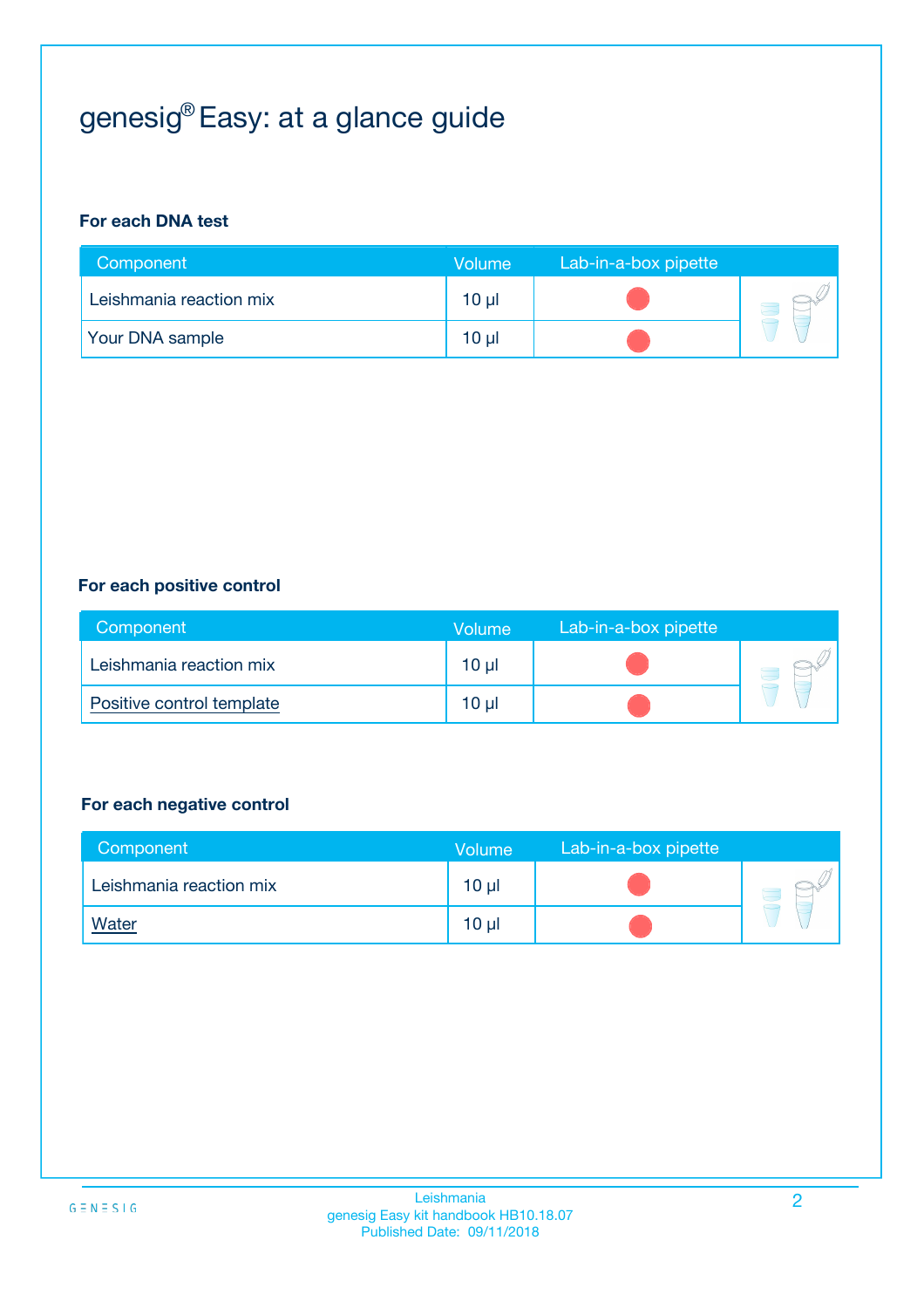# Kit Contents



## Reagents and equipment to be supplied by the user

#### **genesig® q16 instrument**

#### **genesig® Easy Extraction Kit**

This kit is designed to work well with all processes that yield high quality RNA and DNA but the genesig Easy extraction method is recommended for ease of use.

#### **genesig® Lab-In-A-Box**

The genesig Lab-In-A-Box contains all of the pipettes, tips and racks that you will need to use a genesig Easy kit. Alternatively if you already have these components and equipment these can be used instead.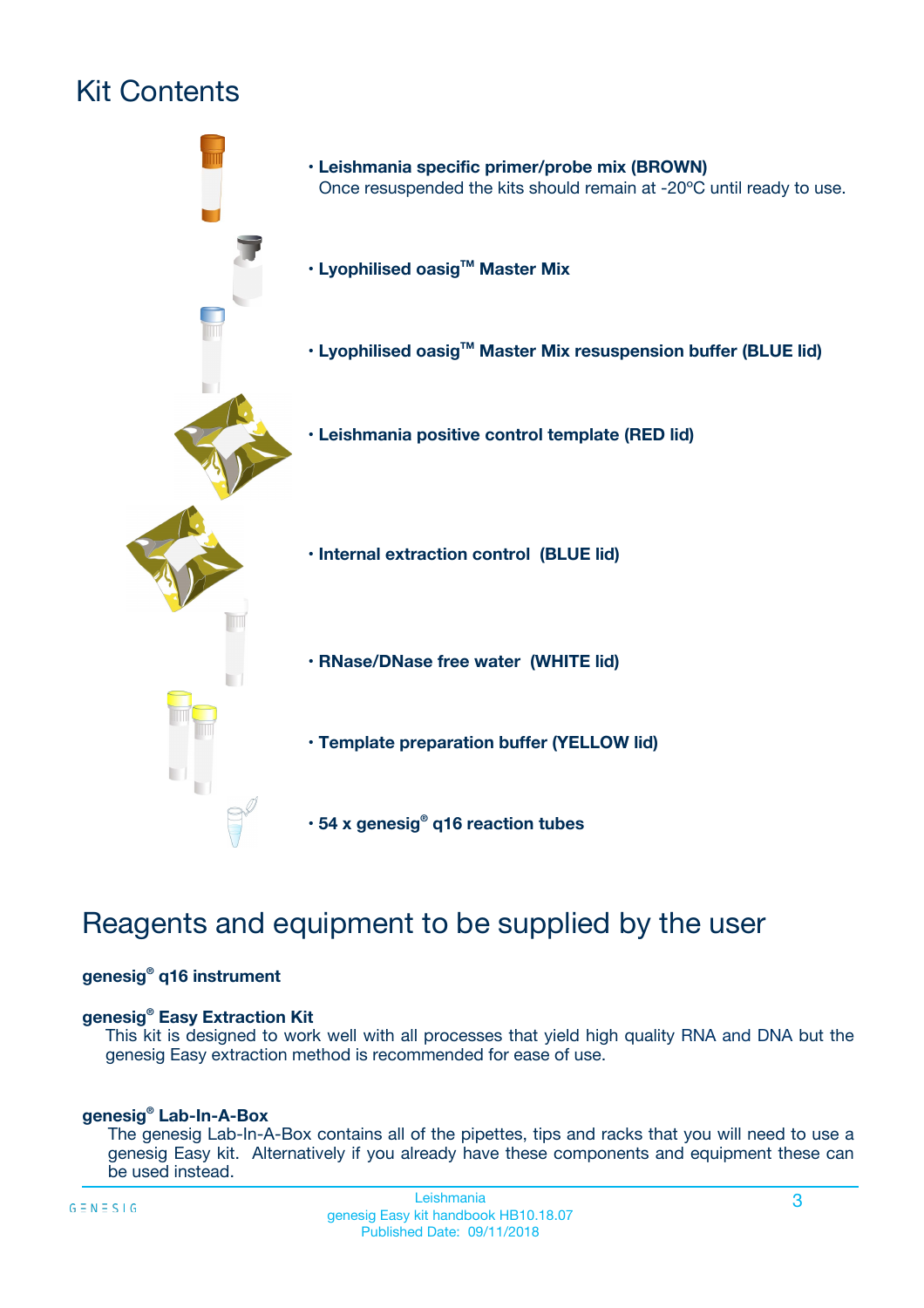## Step-by-step guide

### 1. Create your reaction mix



Use the blue pipette to transfer 500µl**\*** of the oasig Master Mix resuspension buffer into the tube of lyophilised oasig Master Mix and mix well by gently swirling. Then transfer all of that master mix into the brown tube labelled Leishmania primers/probe.

**\***Transfering 525µl of the oasig Master Mix resuspension buffer to your oasig Master Mix (instead of the 500µl recommended above) will enable you to take full advantage of the 50 reactions by accounting for volume losses during pipetting. In order to do so with the genesig Easy fixed volume pipettes use 1x blue, 2x red and 1x grey pipettes to make the total volume. Please be assured that this will not adversely affect the efficiency of the test.

Cap and shake tube to mix. A thorough shake is essential to ensure that all components are resuspended. **Failure to mix well can produce poor kit performance.**

Leave to stand for 5 minutes. Now your reaction mix is ready to use.

Store the reaction mix in the freezer from hereon.

#### Top tip

- Ensure that the reaction mix is mixed thoroughly before each use by shaking.
- Once resuspended do not expose genesig Easy kit to temperatures above -20°C for longer than 30 minutes at a time.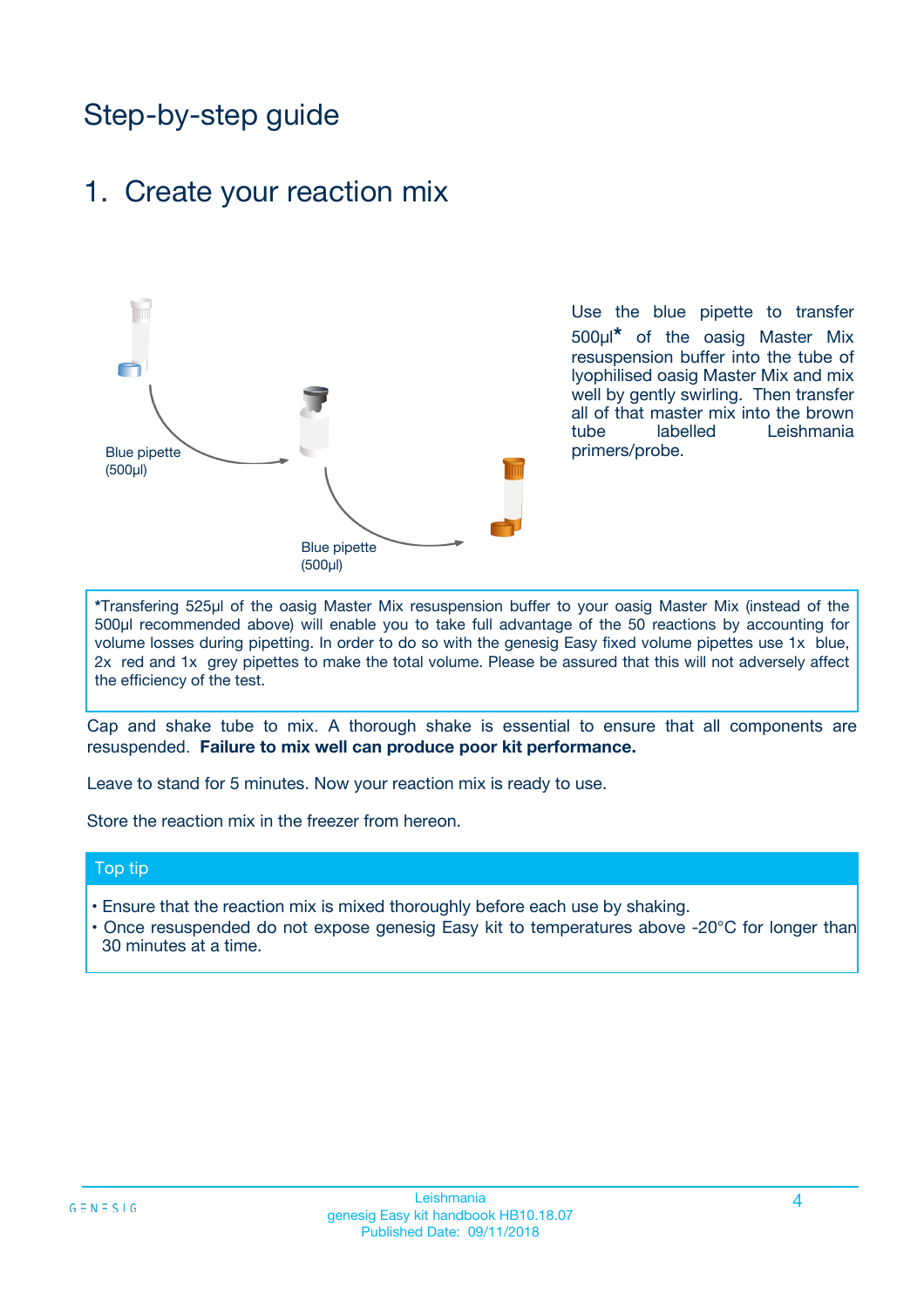# 2. Internal extraction control



Use the blue pipette to transfer 1000µl (2 x 500µl) of template preparation buffer into the Internal Extraction Control DNA tube. Cap and shake tube to mix.

Your kit contains Internal Extraction Control . This is added to your biological sample at the beginning of the extraction process. It is extracted along with the from your target of interest. The q16 will detect the presence of this Internal Extraction Control at the same time as your target. This is the ideal way to show that your extraction process has been successful.

#### **If you are using an alternative extraction kit:**

Use the red pipette to transfer 10µl of Internal Extraction Control DNA to your sample **after** the lysis buffer has been added then follow the rest of the extraction protocol.

#### **If you are using samples that have already been extracted:**

Use the grey pipette to transfer 5µl of Internal Extraction Control DNA to your extracted sample.

### 3. Add reaction mix to all reaction tubes



For every reaction to be run, use the red pipette to add 10µl of your Leishmania reaction mix to every tube.

#### Top tip

- Always pipette the reaction mix directly into the bottom of the tube.
- You can label the tube lids to aid your reaction setup but avoid labelling tube sides.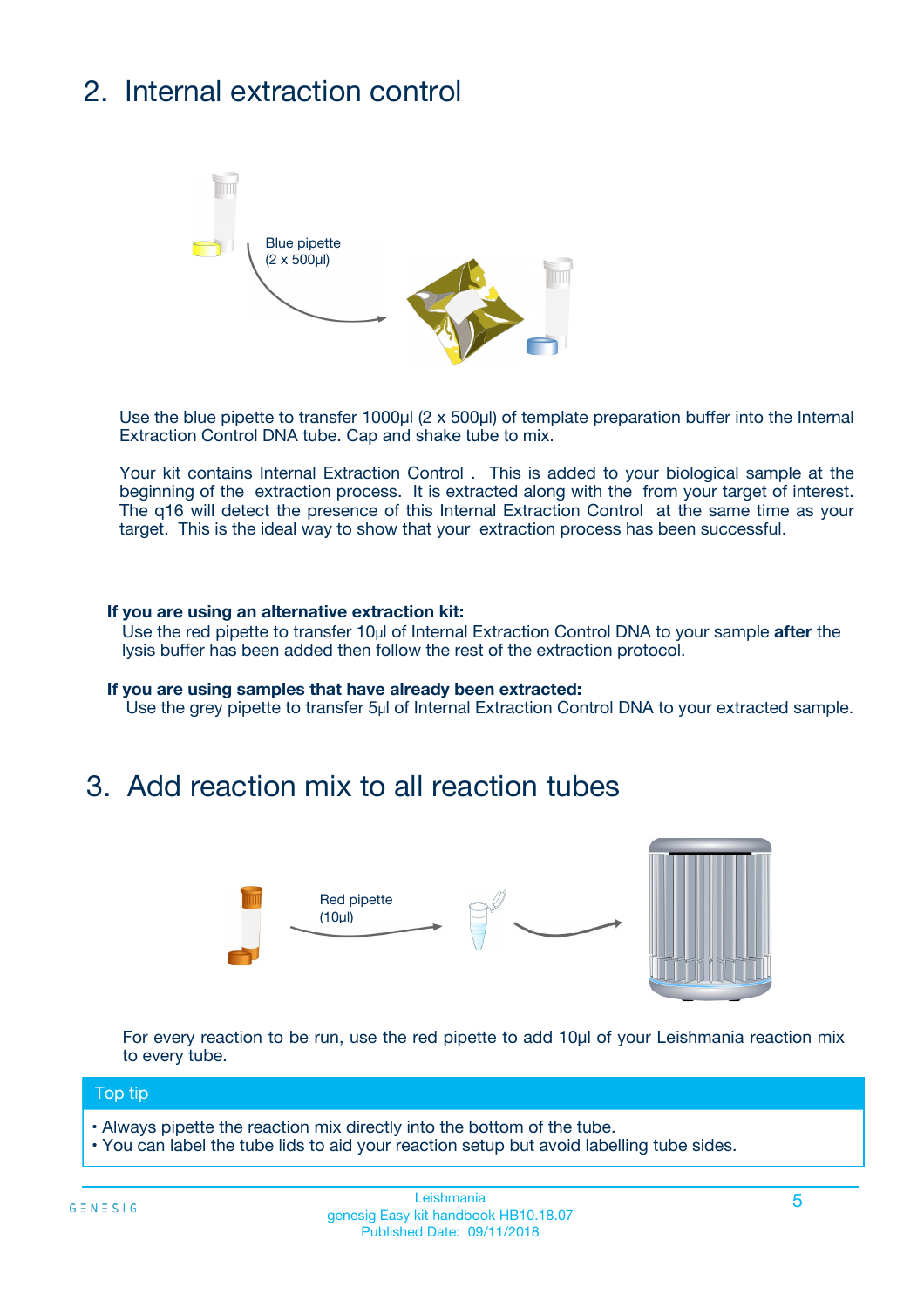### 4. Negative control



For each test you will require a negative control. Instead of , water is used. This sample should typically prove negative thus proving that all of your positive samples really are positive.

To create a negative control reaction simply use the red pipette to add 10µl of the water to the required reaction tubes. Close these tubes after adding the water.

Because some genesig kit targets are common in the environment you may occasionally see a "late" signal in the negative control. The q16 software will take this into account accordingly.

#### Top tip

**•** Always add the water to the side of the tube to reduce the introduction of bubbles.

### 5. Set up a test



For each sample you wish to analyse, use the red pipette to add 10µl of your DNA sample to the required reaction tubes. Close these tubes after adding the sample. Always change pipette tips between samples.

#### Top tip

**•** Always add the DNA sample to the side of the tube to reduce the introduction of bubbles.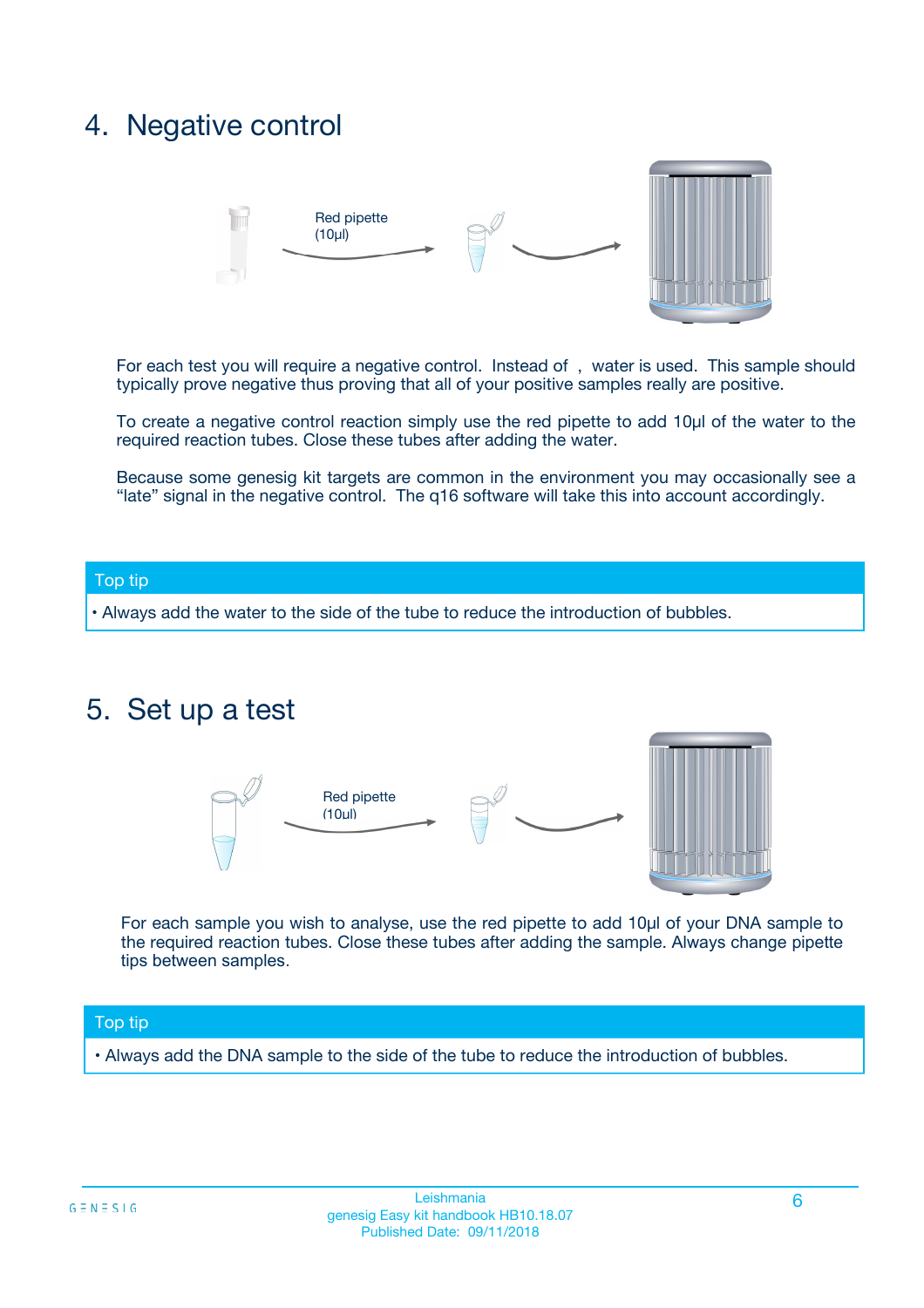### 6. Positive control



Use the blue pipette to transfer 1000µl (2 x 500µl) of template preparation buffer into the positive control template tube. Cap and shake tube to mix.

Each time you run a test you will require a positive control. This is a small portion of from your target of interest. It serves two purposes:

1. It will always test positive so it shows that everything is working as it should be.

2. The q16 software knows how much is present in the positive control. So it can automatically compare your sample of interest with the positive control to calculate the amount of target in your sample.

To create a positive control reaction, simply use 10µl of the positive control instead of your sample.



Take great care when setting up your positive control. The positive control template has the potential to give you a false positive signal in your other samples. Set positive controls up last after all other sample tubes are closed. Always change pipette tips between samples. You may even choose to set up positive controls in a separate room.

#### Top tip

**•** Always add the positive control to the side of the tube to reduce the introduction of bubbles.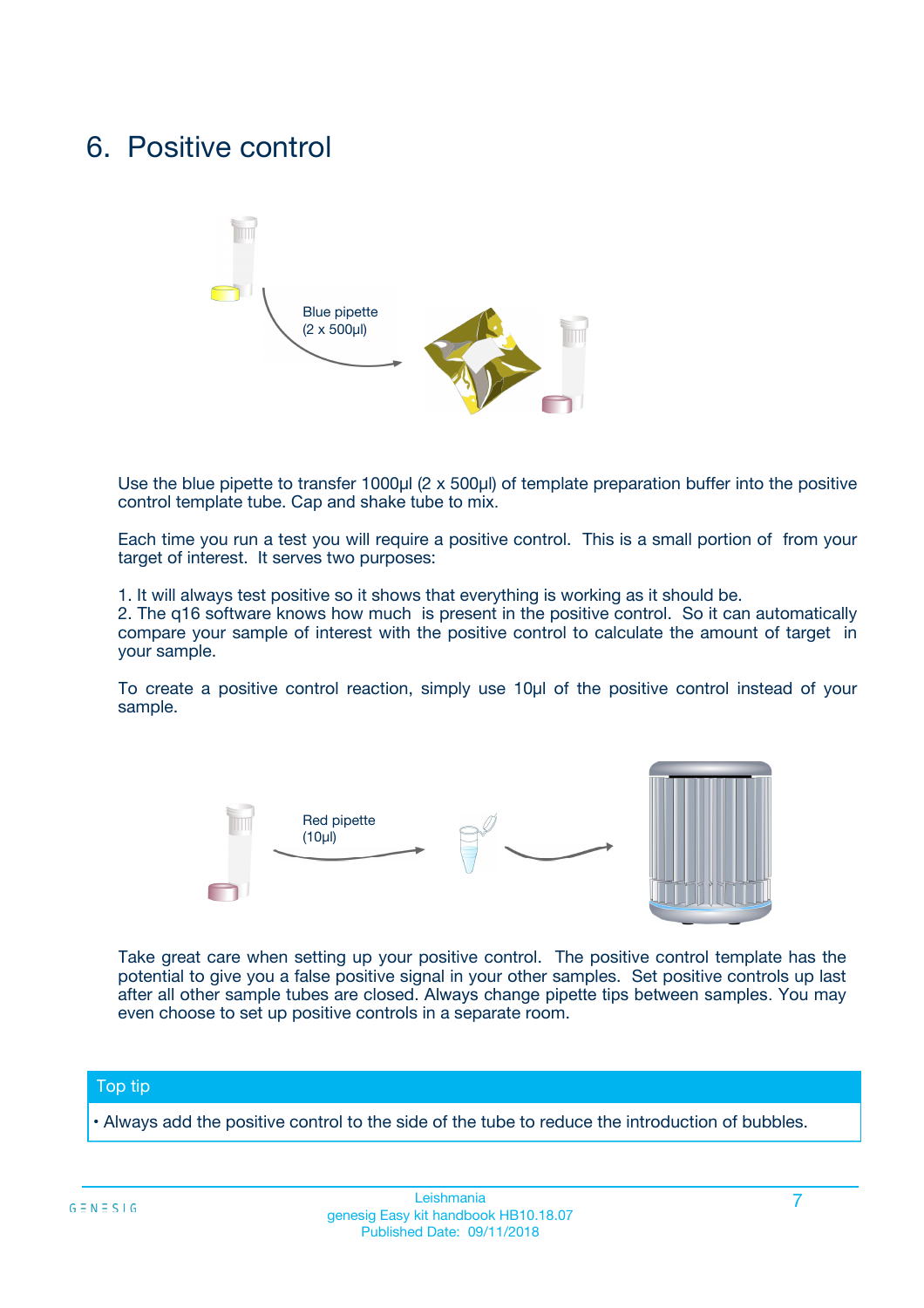# 7. Running the test

Place the tubes into the correct positions in your q16 as defined by the software, this may include positioning of empty tubes to ensure that the q16 lid is balanced. The run can then be started.

| qenesig q16 PCR software - 1.2                                               |                                   | $\Box$                                                                                          |
|------------------------------------------------------------------------------|-----------------------------------|-------------------------------------------------------------------------------------------------|
| $\vert \cdot \vert$<br>Unsaved (New Experiment 2<br><b>Open Experiments:</b> | <b>D</b> Open<br>R <sub>New</sub> | Save<br>Save As<br><b>C</b> Close<br><b>&amp; Configuration</b><br>$G \equiv N \equiv S \mid G$ |
| <b>Setup</b><br><b>Results</b><br>Stages:                                    |                                   |                                                                                                 |
| <b>Notes</b>                                                                 | <b>Samples</b>                    | <b>Tests</b>                                                                                    |
| <b>Name and Details</b>                                                      | Name<br>Color                     | Note<br>Color<br>Note<br>Name                                                                   |
| New Experiment 2017-10-26 11:06                                              | Sample 1                          | ÷<br>条<br>Test 1                                                                                |
| Kit type: genesig® Easy Target Detection kit                                 | Sample 2                          |                                                                                                 |
| Instrument Id.:                                                              | Sample 3                          | $\qquad \qquad \blacksquare$<br>$\qquad \qquad \blacksquare$                                    |
| <b>Run Completion Time:</b>                                                  | Sample 4                          |                                                                                                 |
| <b>Notes</b><br><b>A</b><br>$\overline{\mathbf v}$                           | Sample 5                          | ♦<br>4<br>÷<br>₩                                                                                |
| <b>Well Contents</b>                                                         |                                   | <b>Run</b>                                                                                      |
| Pos.<br>Test                                                                 | Sample                            | <b>Run Status</b>                                                                               |
| Test 1<br>$\blacktriangleleft$                                               | Negative Control                  | $\blacktriangle$                                                                                |
| $\overline{2}$<br>Test 1                                                     | <b>Positive Control</b>           |                                                                                                 |
| $\overline{\mathbf{3}}$<br>Test 1                                            | Sample 1                          | Show full log                                                                                   |
| Test 1<br>4                                                                  | Sample 2                          |                                                                                                 |
| 5<br>Test 1                                                                  | Sample 3                          | <b>Run Control</b>                                                                              |
| Test 1<br>6                                                                  | Sample 4                          |                                                                                                 |
| $\overline{7}$<br>Test 1                                                     | Sample 5                          |                                                                                                 |
| 8                                                                            |                                   | $\triangleright$ Start Run<br>Abort Run                                                         |
| <b>JOD FURTY TUDE TO BUILDED IN</b>                                          |                                   | $\overline{\mathbf{v}}$                                                                         |

#### Top tip

- Before loading tubes into the q16, check for bubbles! Flick the bottom of the tubes to remove any bubbles that may have formed during the test setup.
- Apply centrifugal force with a sharp wrist action to ensure all solution is at the bottom of the reaction tube.
- When repeating a test you can use a previous file as a template by clicking 'open' then selecting File name > Files of Type > Experiment file as template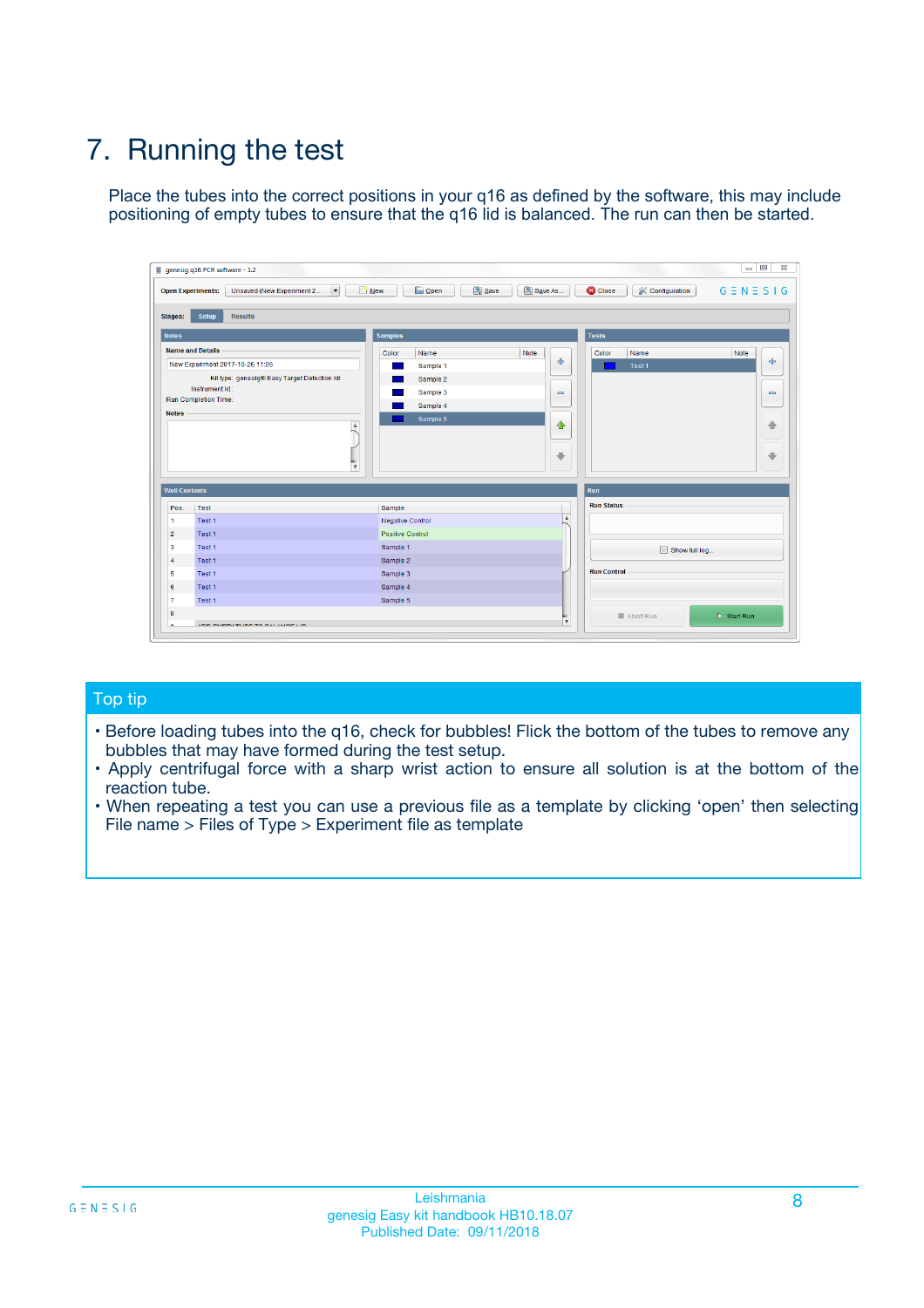## What do my results mean?

Analysis of your data is carried out automatically by the genesig q16. The following information is designed to help you fully understand a result or to troubleshoot:

### "Positive"

#### **Explanation**

Your sample has produced a positive result. Your target of interest is present and you can use the reported quantity.

"Negative"

#### **Explanation**

Your sample has produced a negative result. The target is not present in your sample.

### "Test contaminated"

#### **Explanation**

The Negative Control should be completely free of any DNA. If you see this error message it means that at some point during the setup, the Negative Control has been contaminated with DNA and has given a positive signal. This contamination has invalidated the test. The Positive Control and your test samples are both possible sources of contaminating DNA. The genesig q16 reaction tubes from previous runs will also contain very high amounts of DNA so it is important that these are carefully disposed of after the run is completed and NEVER OPENED. It may be the case that your kits have become contaminated which will lead to the same problem occurring repeatedly.

#### **Solutions**

1. Clean your working area using a commercial DNA remover solution to ensure the area is DNA free at the start of your run and re-run the test

2. If the problem persists then the kit has become contaminated and it will have to be discarded and replaced with a new kit. When you open the new kit, run a simple test to show that changing the kit has solved the problem. Prepare a test which includes only the Positive Control, the Negative Control and one 'mock sample'. For the 'mock sample' add water instead of any sample DNA. The result for the Negative Control and the mock sample should be negative indicating that contamination is no longer present.

#### **Preventive action**

An ideal lab set-up has a 'Clean area' where the test reagents are prepared and a 'sample area' where DNA samples and the Positive Control template are handled. The best workflow involves setting up all the test components (excluding the positive control template) in the clean area and then moving the tests to the sample area for sample and Positive Control addition. If this method is followed then the kit components are always kept away from possible sources of contamination. For extra security the Negative Control can be completely prepared and sealed in the clean area. All work areas should be decontaminated regularly with DNA remover.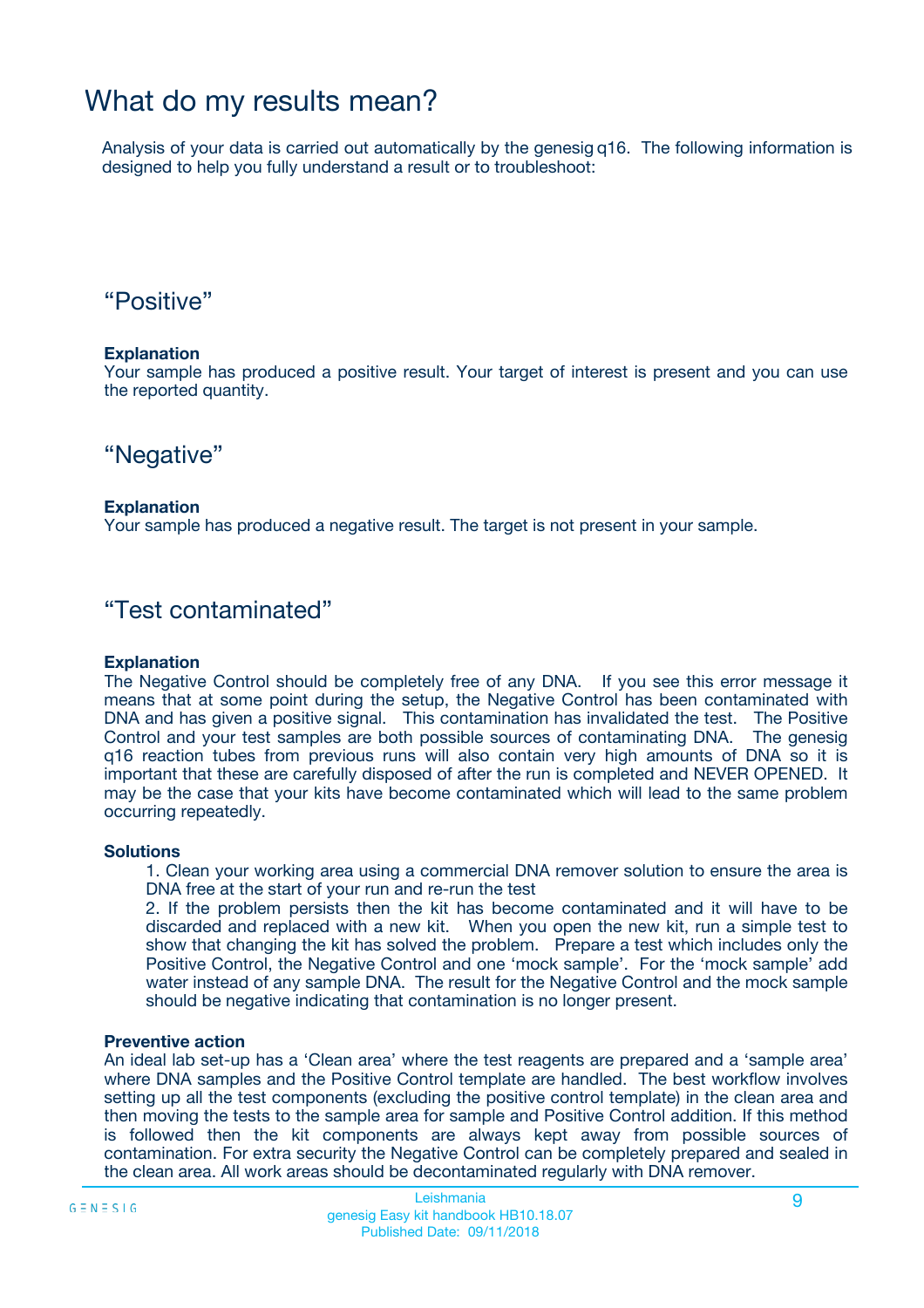### "Sample preparation failed"

#### **Explanation**

The test has failed because the quality of the sample was not high enough. The Internal Extraction Control component identifies whether the sample has been prepared correctly and is of suitable quality. This error message means that this quality control test has failed and the sample quality is not high enough for analysis.

#### **Solutions**

1. Check the sample preparation protocol for any user errors then repeat.

2. Poor quality samples can result from overloading the sample preparation protocol with too much starting material. Try reducing the amount of starting material then repeat.

3. Failing to add the Internal extraction Control DNA to your sample during the sample preparation protocol can also lead to a reported result of "sample preparation failed". Ensure that this step has not been overlooked or forgotten. If your samples are derived from an archive store or from a process separate from your genesig Easy extraction kit; you must add 5µl of Internal Extraction Control DNA into each 0.5ml of your sample to make it suitable for use on the q16.

### "Positive result, poor quality sample"

#### **Explanation**

The test is positive so if you are only interested in obtaining a 'present or absent' answer for your sample then your result is reliable. However, the test contains an Internal Extraction Control component that identifies if the sample is of high quality. This quality control test has failed and the sample is not therefore of high enough quality to accurately calculate the exact copy number of DNA present. If you require quantitative information for your sample then proceed with the solutions below.

#### **Solution**

For appropriate solutions, read the "Sample preparation failed" section of this handbook.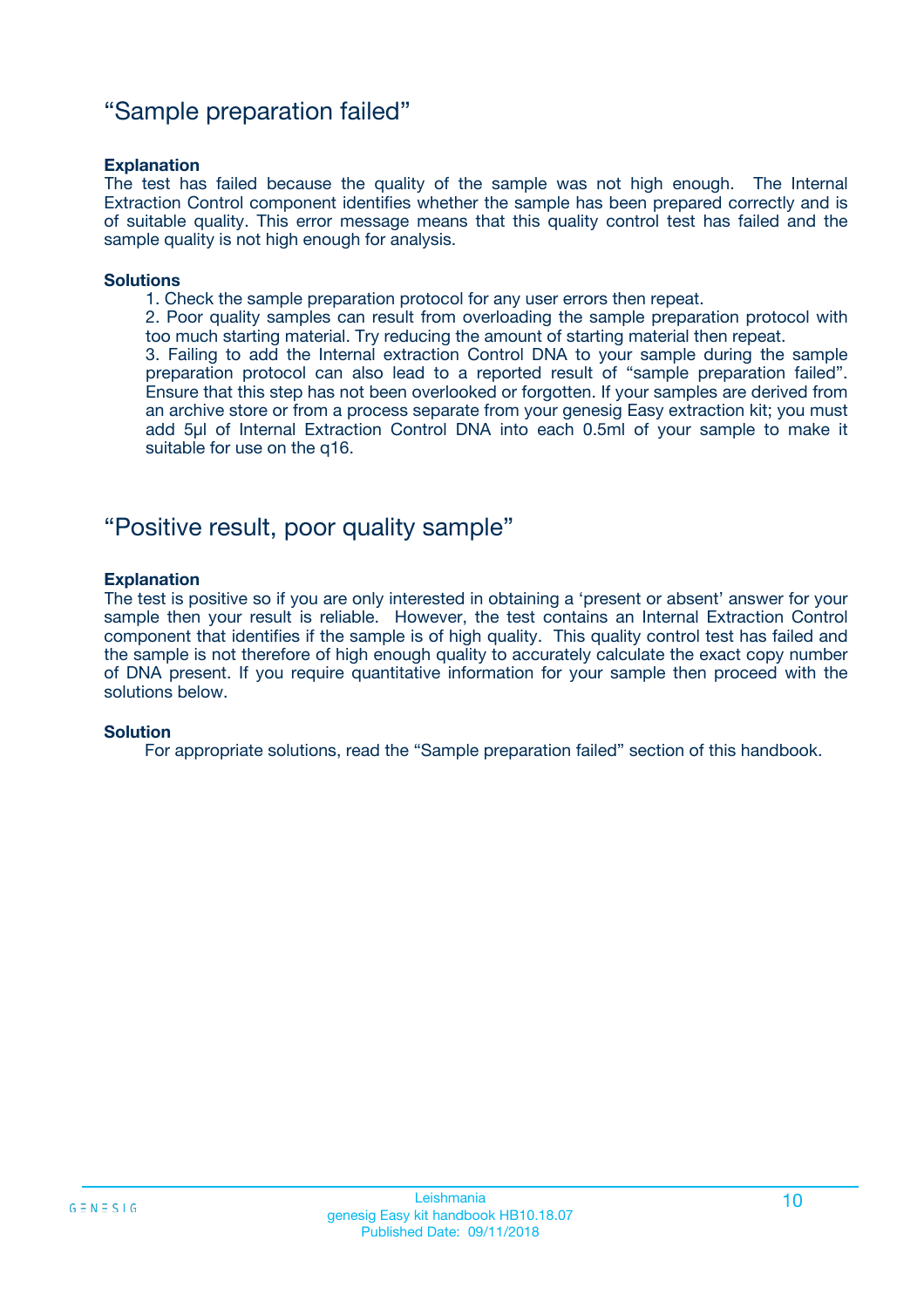### "Test failed"

#### **Explanation**

The test has failed because the Positive Control has not worked. The Positive Control is present to show that all aspects of the test are working correctly together. When this control test fails, the test as a whole is invalidated. This finding indicates that a problem has occurred in the reaction set-up part of the experiment and has nothing to do with sample preparation.

#### **Solutions**

- 1. Check the entire workflow and test set-up to look for any user errors, then repeat the test e.g. have the right colour pipettes and solutions been used with the correct tubes?
- 2. Ensure the positive and negative controls are inserted into the correct wells of your q16.

3. A component of the test may have 'gone off' due to handing errors, incorrect storage or exceeding the shelf life. When you open a new kit, run a simple test to show that changing the kit has solved the problem. Prepare a test which includes only the Positive Control, the Negative Control and one 'mock sample'. For the 'mock sample' add internal control template instead of any sample DNA. If the Positive Control works, the mock sample will now be called as a negative result.

### "Test failed and is contaminated"

#### **Explanation**

The Positive Control is indicating test failure, and the Negative Control is indicating test contamination. Please read the "Test Failed" and "Test contamination" sections of this technical support handbook for a further explanation.

#### **Solution**

For appropriate solutions, read both the "Test failed" and "Test contaminated" sections of this handbook.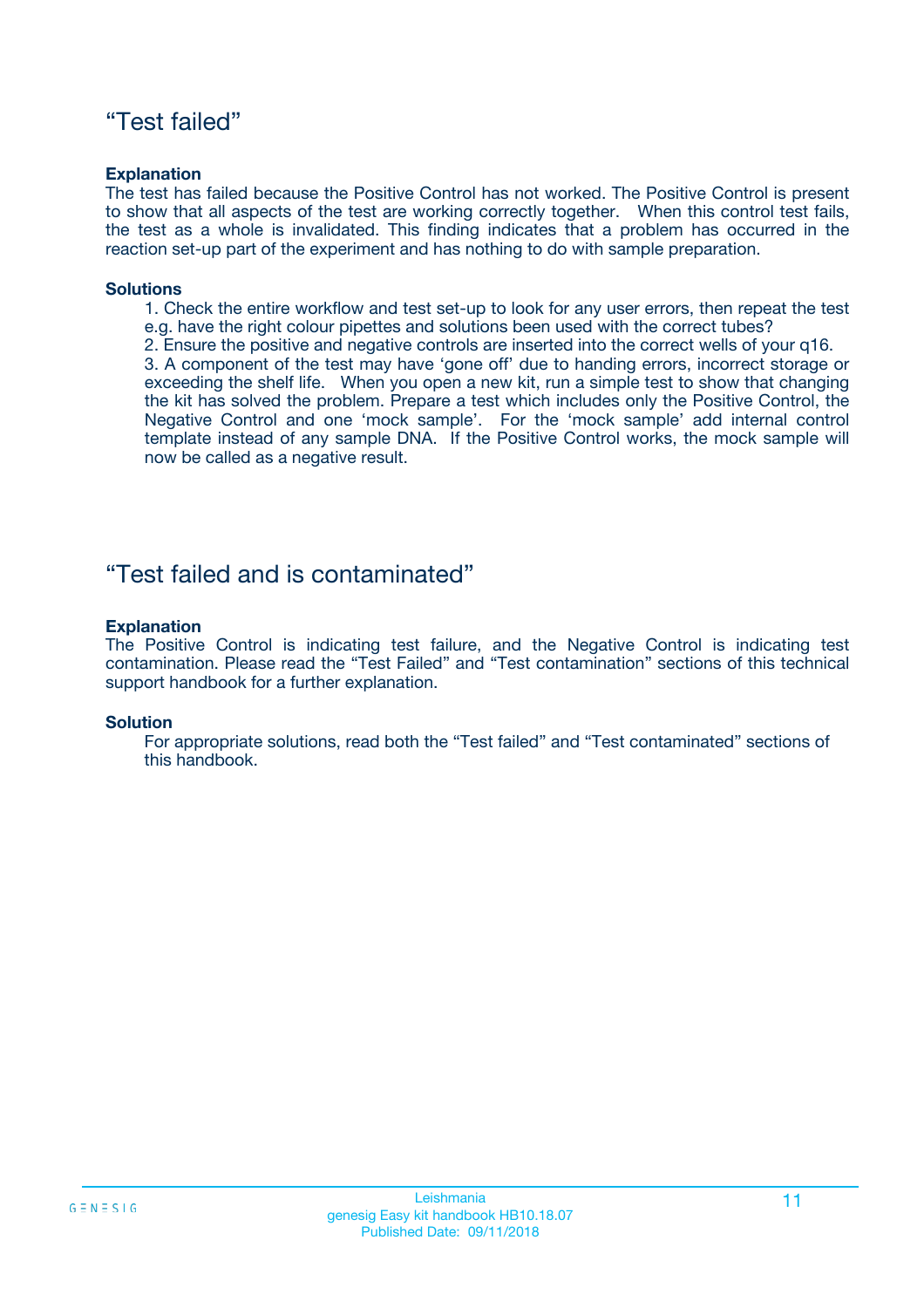## Leishmania

Leishmania speices are the causative agent of leishmaniasis, commonly infecting hyraxes, canids, rodents and humans. Leishmania are transmitted by the bite of a Phlebotomine sandfly. In humans there are over 20 different Leischmania species that have affected populations in around 88 countries globally, with an estimated 1–2 million new cases occurring every year. Its lifecycle encompasses two morphological states; the promastigote which is a motile flagellate that is approximately 10-20 µm in length and the the amastigote which is spheroid to ovoid in shape and approximately 2.5- 5.0 µm in length. They have a double stranded, linear DNA genome of approximately 32.8 Mb comprising 36 chromosomes.

There are two hosts in Leishmania's protozoan lifecycle. The intermediate host is the female sand-fly. In the mid-gut of the sand-fly, the parasite is a promastigote that reproduces asexually and moves to the pharynx. From here it is expelled into the skin of a vertebrate host when bitten. The parasite is initially phagocytosed before spreading to blood and tissue cells of the host. Once within the host cell, the flagellum is lost and the parasite, in its amastigote form, replicates by binary fission. The host cell eventually bursts and the parasites are released to infect other cells throughout the body.

There are different forms of leishmaniasis. The first one is the cutaneous leishmaniasis that can be identified by the large number of skin ulcers it produces within few weeks of being bitten by female sandflies. These ulcers are noticeably present on the exposed part of the body such as the face, arms and legs and on healing leave disabling scars. Patients suffering from this disease tend to develop secondary infections that can potentially be fatal. L. tropica and L. aethiopica are two of the major species that causecutanious leishmaniasis. The second form is visceral leishmaniasis that causes fever, darkening of the skin and infection or swelling of the lymph nodes, liver and spleen as the parasite spreads. Immunosuppressed or immunocompromised individuals are especially at risk from this disease while malnutrition has also been shown to be a risk factor. Visceral leishmaniasis is caused exclusively by species of the L. donovani complex (L. donovani, L. infantum syn. L. Chagasi), is a progressive disease and if untreated, the mortality rate can be between 75 and 100%.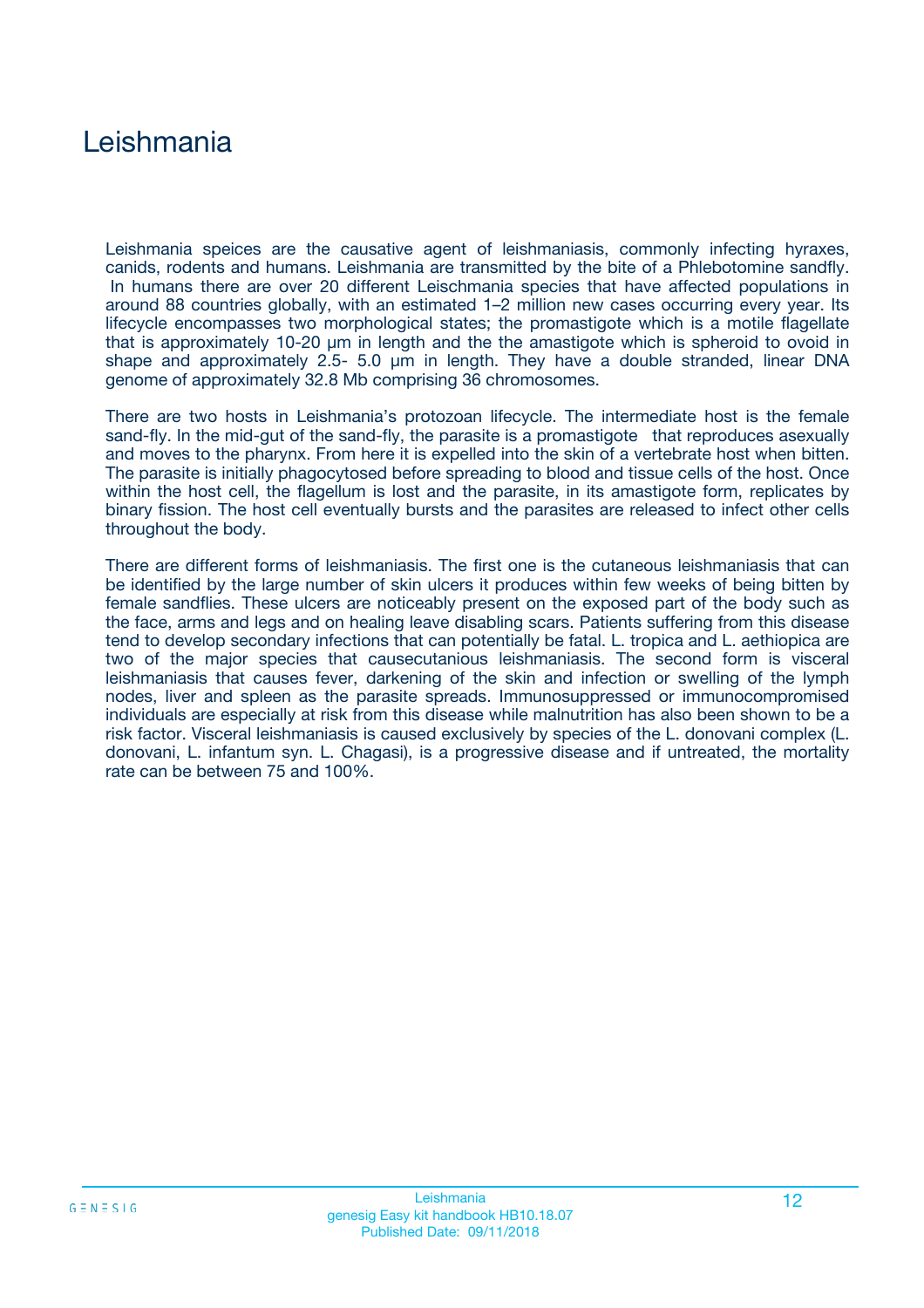## **Specificity**

The Primerdesign genesig Kit for Leishmania (Leishmania) genomes is designed for the in vitro quantification of Leishmania genomes. The kit is designed to have a broad detection profile. Specifically, the primers represent 100% homology with over 95% of the NCBI database reference sequences available at the time of design.

The dynamics of genetic variation means that new sequence information may become available after the initial design. Primerdesign periodically reviews the detection profiles of our kits and when required releases new versions.

Our kit for Leishmania has been designed for the specific and exclusive in vitro quantification of a subset of species within this subgenus. The primers and probe sequences in this kit have 100% homology with over 95% of reference sequences for the following species; L.infantum, L. donovani, L.tropica, L.killicki and L.aethiopic based on a comprehensive bioinformatics analysis.

If you require further information, or have a specific question about the detection profile of this kit then please send an e.mail to enquiry@primerdesign.co.uk and our bioinformatics team will answer your question.